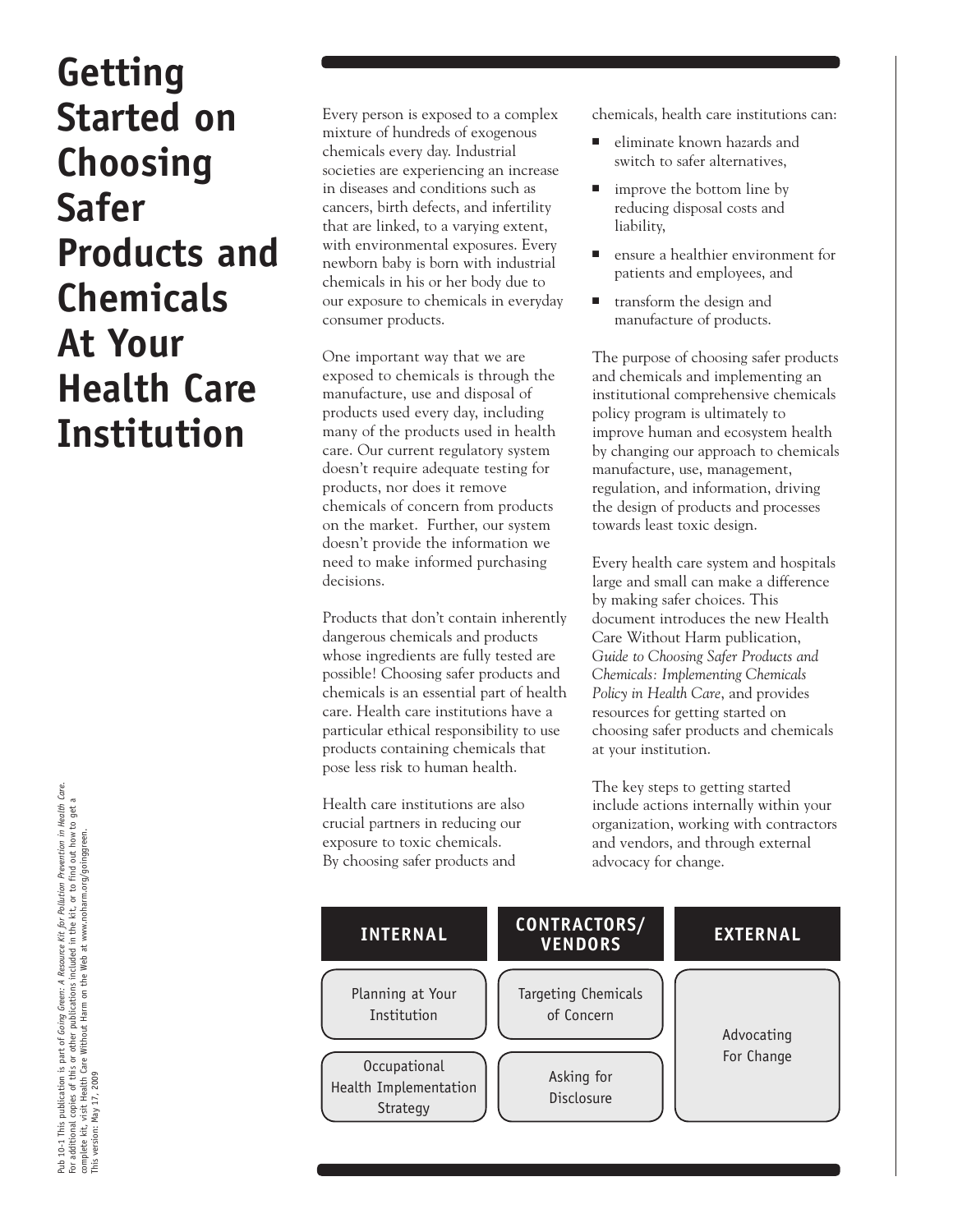t Y o u r H e a l th C a r e I n stit u tio n

## **INTERNAL PLANNING AT YOUR**

# **INSTITUTION**

A key step to taking action on safer products and chemicals is to make an institutional commitment to work on the issue. There are several ways for your institution to move forward on adopting a statement articulating broad goals and principles of your commitment. The Guide provides examples provided by institutions that have already made a commitment. Another way to move forward is to adopt existing principles outlined by the Business NGO work group. Either approach signals your intent.

#### **What to do**

Adopt internal guidelines for addressing chemicals in products.

## **Case Study**

Kaiser Permanente's

Organizational Guideline – Chemicals

To advance an economy where the production and use of chemicals are not harmful for humans as well as for our global environment and its nonhuman inhabitants, Kaiser Permanente adopts the following five guiding principles for chemicals:

- 1. Understand product chemistry.
- 2. Assess and avoid hazards.
- 3. Commit to continuous improvement.
- 4. Support industry standards that, in KP's opinion, eliminate or reduce known hazards and promote a greener economy, including support for green chemistry research and education.
- 5. Inform public policies and be part of the public dialogue that advances the implementation of the above principles.

Access KP's full guideline as: http://www.busngoworkgroup.org/pdf/ KP\_Chem\_Strat\_Prin\_Guide.pdf. Also see Business NGO Working Group guideline at: http://www. busngoworkgroup.org/guiding Principles.php.

#### **OCCUPATIONAL HEALTH IMPLEMENTATION STRATEGY**

Products used in healthcare can pose occupational hazards for employees, and result in lost work time and other costs. Prioritizing safer products without these risks can be part of a safer products/chemicals policy plan at your institution, and including an occupational component can help build internal support for the plan.

## **What to do**

- Prioritize workplace safety as part of a safer products and chemicals policy plan.
- Identify or create a worker committee at your institution with a charge to develop and implement a program to decrease workplace chemical exposures.

## **Case Studies**

Nurses' Health: A Survey on Health and Chemical Exposures A nationwide survey of more than 1,500 nurses suggests associations between the health of nurses and their children from nurses' long-term exposures to the many hazardous chemicals, drugs, and other agents to which they are exposed over the course of a workday. Survey available at: http://www.ewg.org/sites/nurse\_ survey/analysis/main.php

#### The Luminary Project: Nurses Lighting the Way to Environmental Health

This Project captures illuminating stories of nurses' activities to improve human health by improving the

health of the environment. The shining stories show how nurses are creatively and strategically addressing environmental problems and illuminating the way towards safe hospitals, communities with clean air, land and water and children born without toxic chemicals in their bodies. Project website at: www. theluminaryproject.org

## **CONTRACTORS/ VENDORS**

#### **TARGETING CHEMICALS OF CONCERN**

Chemicals known to be hazardous can still be used in common consumer products used in health care. Some health care institutions have targeted certain categories of hazardous chemicals for attention. Cancer centers may want to focus on removing carcinogens from products, children's centers may want to focus on developmental toxicants. Other institutions have targeted PBTs (persistent, bioaccumulative toxic chemicals or chemicals that build up in the food chain and don't break down in the environment), known asthmagens, brominated flame retardants and perflourinated chemicals. Others have used existing government lists of chemicals of concern.

## **What to do**

- Require disclosure of targeted chemicals of concern in purchased products.
- Reduce the purchase of products containing chemicals of concern.
- Identify a small set of chemicals that are of particular concern to your institution, and begin to communicate with your vendors about this list.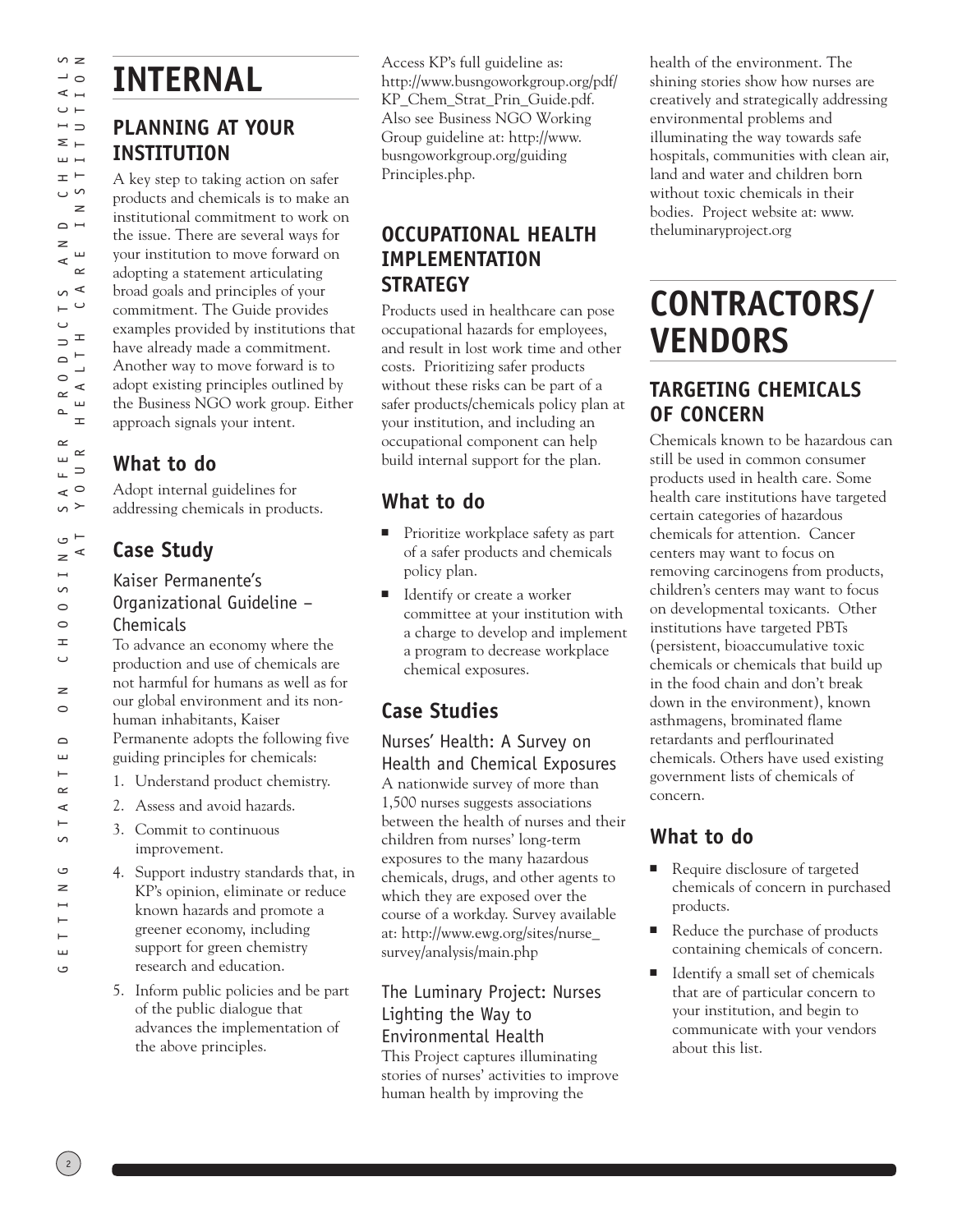| Product<br>Description | Product<br>Catalogue<br>Number | <b>MSDS</b><br>Submitted<br>$(Y \text{ or } N)$ | As indicated on the Environmental Disclosure<br>list the Chemicals of Concern and Concentration<br>unit of measurement per Product<br>Chemical of Concern<br>Unit of Measurement |  | Name of Available<br>Substitute Product<br>that will not have an<br>adverse impact on the<br>environment | Name of Alternative<br>Replacement Chemical<br>Component Material |
|------------------------|--------------------------------|-------------------------------------------------|----------------------------------------------------------------------------------------------------------------------------------------------------------------------------------|--|----------------------------------------------------------------------------------------------------------|-------------------------------------------------------------------|
| Product x              |                                |                                                 |                                                                                                                                                                                  |  |                                                                                                          |                                                                   |
| Product y              |                                |                                                 |                                                                                                                                                                                  |  |                                                                                                          |                                                                   |

#### **Case Study**

#### Example Environmental **Disclosures**

[Your health system] is committed to minimizing the amount of chemicals of concern used in its operations and desires to avoid the acquisition of products that contain chemicals of concern whenever feasible alternatives exist that do not compromise patient care. Health System requires that suppliers (through a General Purchasing Organization when applicable) meet specific disclosure requirements for the following chemicals of concern: mercury, cadmium and lead; latex; polyvinyl chloride plastic; phthalates; halogenated organic chemicals; persistent bioaccumulative and toxic chemicals (PBTS); carcinogens and reproductive toxins. In addition Health System requires disclosure of information related to: renewable materials, hazardous waste, and recycled content, reduced packaging and end of life. See Case Study Table above.

## **ASKING FOR DISCLOSURE**

Most consumer products are not labeled, making it difficult to determine the chemical and material components of products. Further, many chemicals have little to no data on their health and environmental impacts. One step in addressing this data gap is to alert vendors that in the future, additional basic information about product chemistry and safety testing will be requested.

#### **What to do**

- Ask suppliers for information about chemical ingredients and chemical testing data.
- Send a signal to vendors that product ingredient lists and extent of testing will be required in the future.
- Compare products before purchasing.

### **Case Study**

Suggested Chemical Disclosure Questions for Suppliers of Products

- Do you know all chemical and material ingredients in this product?
- When a list is available, are you willing to share an ingredient list for this product publicly?
- Would you be willing to provide a full ingredient list for this product to a third party?
- Product contains no untested chemicals?

## **EXTERNAL**

#### **ADVOCATING FOR CHANGE**

Health care professionals remain trusted public opinion leaders. Health care has an important role to play in adequately regulating chemicals of concern. An advocacy strategy is a plan to influence policy beyond your institution in order to make it possible for you to choose safer products and chemicals and improve environmental health.

Though health care institutions can help create a market for safer products by targeting chemicals of concern and asking for disclosure, we can't purchase our way out of this problem. Policy changes at the state and national level will be required to give consumers, including health care institutions, the full right to know about ingredients in products. The most efficient way to get data on chemical hazards of all chemicals is for that requirement to be legislated. Therefore, health care institutions, as users of chemicals, have an interest in better laws regulating chemicals.

The American Medical Association, American Nurses Association and the American Public Health Association have all passed resolutions calling for reform of our chemical laws, and health care leaders have begun to advocate for change at the state and federal level.

### **What to do**

- Advocate for state and federal policy changes
- Support state legislation to phase out chemicals of concern in your state.
- Support federal legislation to address the failures of the current chemical regulatory system.

### **Case Study**

#### Testimony of Kathy Gerwig, Kaiser Permanente

Testimony to the House Committee on Energy and Commerce Subcommittee on Commerce, Trade and Consumer Protection, Hearing on *Revisiting the Toxic Substances Control* 

ם <